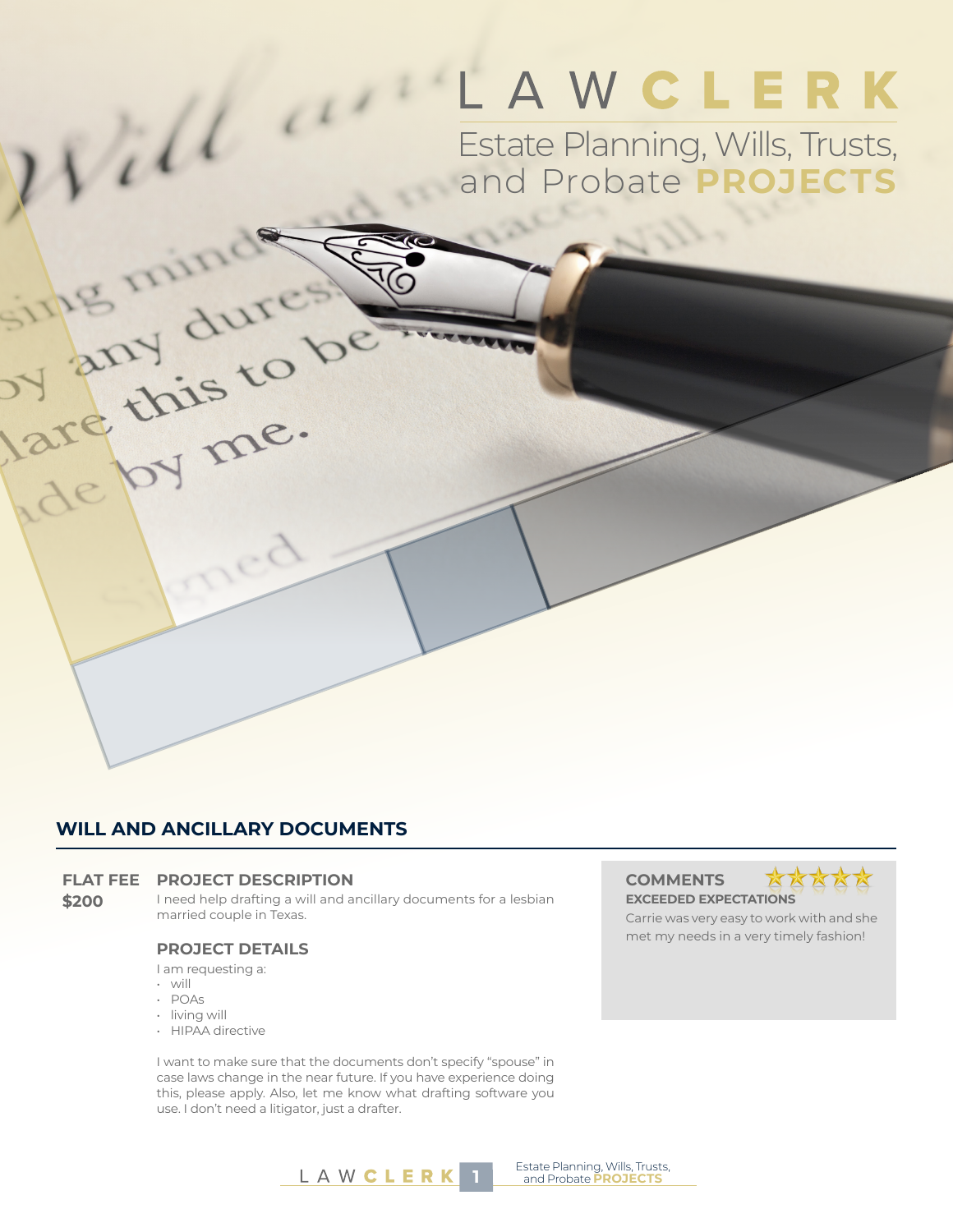### **TRUST/ESTATE BLOG POSTINGS**

#### **FLAT FEE PROJECT DESCRIPTION COMMENTS**

**\$600** I need six blog postings of 1500 words or more related to current issues in trust/estate law that will be of interest to existing estate clients and referral sources (CPA's, financial planners, other attorneys). I would like three of these geared toward estate planning concerns and three geared toward estate litigation concerns.

#### **PROJECT DETAILS**

See above.

**EXCEEDED EXPECTATIONS**



Michelle did excellent work for me, which required virtually no editing on my part. I highly recommend her services.

#### **IRREVOCABLE TRUST REVIEW**

#### **FLAT FEE PROJECT DESCRIPTION COMMENTS**

**\$1,500** Review of Irrevocable Trusts and Diagram Same. **EXCEEDED EXPECTATIONS**

#### **PROJECT DETAILS**

Mara - I will upload about 13 Trusts (some have trustee substitutions so there will be additional docs for these). From a quick review, they appear to be all from the same basic template with some variations for withdrawal rights and distributions - but this was based on a very quick review. I have priced it without having a clear idea of how identical they are. If they vary more than I anticipate and it takes longer than is fair for the cost of the project, we can discuss and I can adjust the cost if appropriate. I am thinking you can start with one or two trusts and summarize and diagram. I can then review and provide comments and edits before you spend time doing all of them, and then post-comment, you can complete the others. I am looking for basics on the trust review (grantor, trustee, beneficiary, distribution provisions for beneficiary and then on death of beneficiary, poas, acctg and reporting requirements, etc.) and then additional provisions that are relevant to the trustee as that is who I represent. I will ask the client for birth dates of all beneficiaries as there should be a place in the summary for birth date since the distributions are tied to age.



I enjoyed working with Mara. She was responsive and produced the documents I was looking for on time!

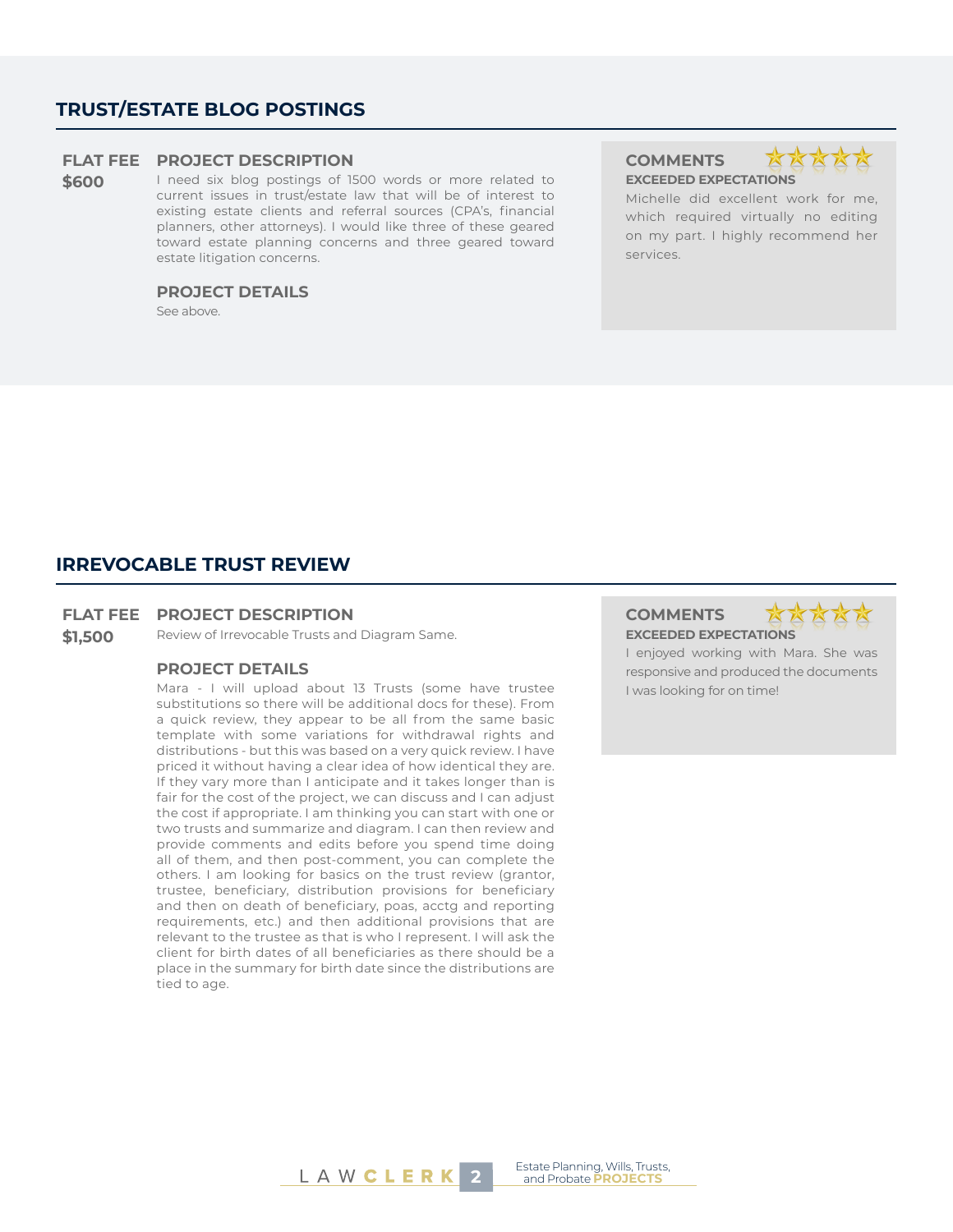#### **REVIEW OF FINANCIAL RECORDS FOR 2 YEAR PERIOD AND PREPARATION OF INFORMAL ACCOUNTING**

#### **FLAT FEE PROJECT DESCRIPTION COMMENTS**

**\$400** Review of bank account records and prepare schedules in excel that summarize the multiple bank accounts and the receipts and disbursements in each account.

#### **PROJECT DETAILS**

I have been appointed the Guardian Ad Litem for a proposed ward to represent the best interests of the proposed ward. The Court has tasked me with reviewing financial records of the proposed ward for the past 2 year period. The Power of Attorney for the Proposed Ward has had access to the financial accounts and has been responsible for the past years for managing the financial accounts. I need assistance reviewing the financial records and preparing schedules for each of the accounts.

**EXCEEDED EXPECTATIONS**



Lights out, amazing product! Tomas went above and beyond the data entry project and provided valuable insights into the financial accounts. Tomas was on time and on point!

#### **MEMORANDUM REGARDING GIFTS**

#### **FLAT FEE PROJECT DESCRIPTION COMMENTS**

**\$250** I need a memorandum detailing the law of gifts in the State of Nevada, as well as an application of that law to the facts of the case.

I need a summary of the essential elements of the law of gifts in Nevada. This will entail research of Nevada Supreme Court case law to show what is necessary to prove that a gift has been completed and also to inform as to when a completed gift might be able to be undone by the grantor of the gift. Upon selecting the Lawclerk for this project, I will provide a brief summary of the essential facts of my case and will want a brief summary of how the law of gifts in Nevada might apply to my case. The basic fact is a daughter gifting her interest in a financial account (that she owned jointly with her father) to her father's trust.

The most important aspect of this project is the basic summary of the law of gifts in Nevada, not the application to my case. I can apply the law to my case, but I would like another take on it as well, but don't get lost in the weeds trying to apply to my case. I need the law most of all.

## **EXCEEDED EXPECTATIONS**



Ramona prepared a well-organized, wellwritten, and concise memorandum of law **PROJECT DETAILS** that answered the job request perfectly.

#### **ESTATE PLANNING RESEARCH**

#### **FLAT FEE PROJECT DESCRIPTION COMMENTS**

**\$100** I need to know the best estate vehicle/document to manage a rental property when testator does not want the property sold and wants the property to remain in the family through generations. Or in other words, can the testator even do this and/or control the sale of the property after death and how? If not, can we make it so that all children have to agree to sell the property unanimously or something similar. I was thinking revocable trust or LLC with operating agreement, although there may be a mortgage on the property and we don't want to prompt due on sale. Thank you!

#### **PROJECT DETAILS**

I anticipate a short memo for someone in this practice area in NJ shouldn't take more than one hour.





Great job! The memo I requested was on point, detailed and gave extra cautionary instruction that was really helpful. Quick turnaround and exactly what I needed. I am very satisfied with this project outcome. Thank you Kingsley.

**Extate Planning, Willis, Irust:**<br>and Probate **PROJECTS**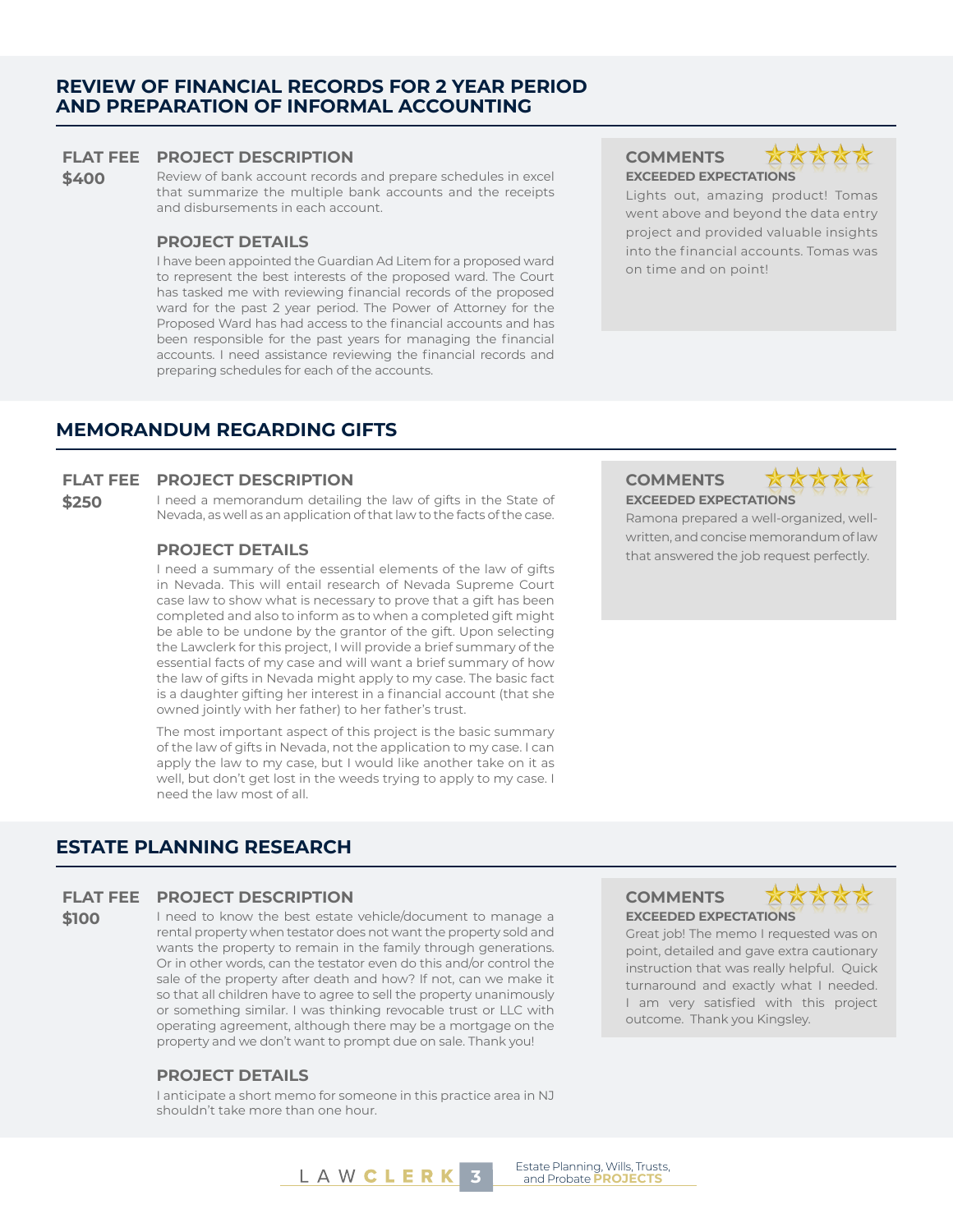#### **ESTATE PLANNING RESEARCH AND DRAFTING**

#### **FLAT FEE PROJECT DESCRIPTION COMMENTS**

\$300 Prepare memo re: best course for estate planning based on specific set of facts. Prepare revocable trust based on circumstances. This project will require knowledge of property and business transactions as there are personal, rental and investment properties and businesses involved. There are issues related to spouse, step-children, etc so someone familiar with these complexities is a must.

#### **PROJECT DETAILS**

Draft revocable trust under PA law with a number of properties, businesses and blended family issues. Value of properties/ businesses less than 2 mil.

## **EXCEEDED EXPECTATIONS**



Great communication and motivation to meet expectations. Chris was very patient as I had to extend deadlines. Overall good experience and appreciated the assistance with this estate planning document (revocable trust).

#### **UTAH - TRUSTOR'S INTENT**

#### **FLAT FEE PROJECT DESCRIPTION COMMENTS**

**\$300** Trustor established a trust that provides certain specific gifts to an individual beneficiary. All of the gifts were related to a farm. A specific parcel of real property used in the farm was not identified. Beneficiary is now claiming that the trustor "intended" to give him the property as part of the farm. I need a research memorandum detailing the elements and burden of proof in Utah necessary to establish intent when a gift is not specifically called out in a will or trust.

#### **PROJECT DETAILS** again in the future.

I would estimate that the time involved in a research memo of this nature is 2 to 4 hours depending on the skill level of the person involved.

**EXCEEDED EXPECTATIONS**



Megan was very diligent and made sure she had a thorough understanding of my needs on the project. She was very conscientious about doing a good job. She is already very knowledgeable about trust and estate matters. I would highly recommend her and will use her

#### **CREATE WORKABLE WORD FORMS FOR PROBATE**

#### **FLAT FEE PROJECT DESCRIPTION COMMENTS**

**\$250** Typing Project - MT Probates **EXCEEDED EXPECTATIONS**

#### **PROJECT DETAILS**

I need a packet of scanned documents retyped into workable Word documents for my form bank. I have a few dozen forms, but I need them all retyped with my specific firm information and blanks for completion.





Such a great person to work with! Robert was laid back, but knew exactly what I needed when he applied for the project. He was able to get everything completed for me in record time and had no problem doing any editing. He was communicative and fun to work with. I will absolutely hire him again if I get the chance.



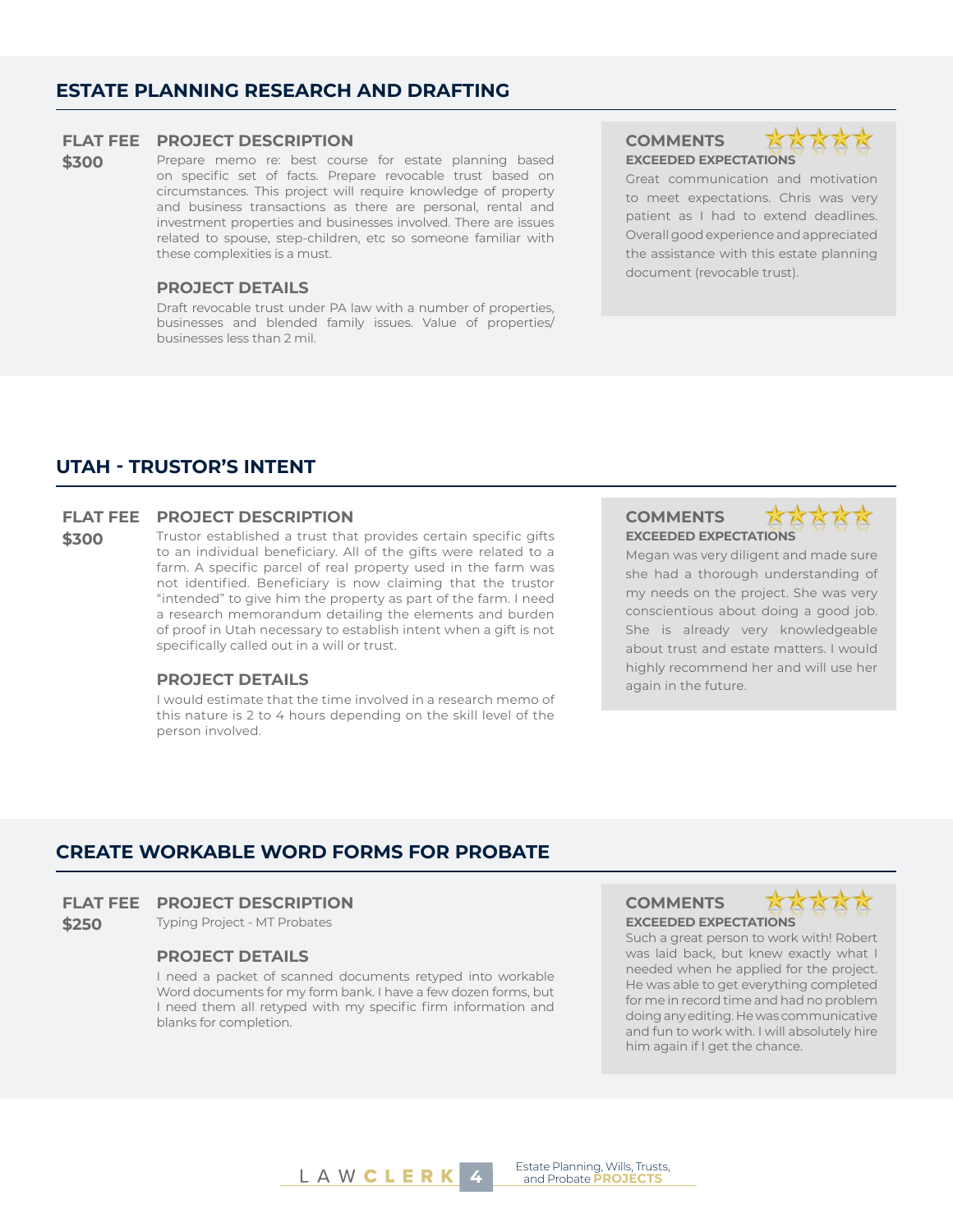#### **ESTATE PLAN**

#### **FLAT FEE PROJECT DESCRIPTION COMMENTS**

**\$1,250** I need an opposition to a Motion for Reconsideration and in the Alternative to Modify an Order of the Court.

#### **PROJECT DETAILS**

An heir is residing in estate property and will not vacate. She lived with her decedent mother and is one of several heirs.

The court removed her as Personal Representative at the request of my clients, ordered her to pay a monthly rent last August 2018 and in May 2019 ordered to vacate the property.

She has not vacated the property nor paid rent. Her attorney has filed a Motion for Reconsideration.

The main issue to address in the opposition is that the D. C. Probate Court has the authority to order persons to vacate estate property. I believe a law was passed that estate property (if it's a single family home) is exempt from Landlord and Tenant Court. I'm not sure it is in effect yet.

The attorney for the movant claims that her client is disable. There is no evidence on record that she is disabled.

We need to assert, through statute and case law, that the Probate Court has full authority to order the removal of persons with respect to estate property.

It is also important to state the record of contempt opposing party has for the court in failing to pay rent and refusing to vacate estate property.

## **EXCEEDED EXPECTATIONS**

Raymond drafted an opposition to a Motion as though he and I had discussed the case as colleagues. He addressed the main issue with a full background explanation and analyzed each case cited by the movant, clearly setting out why opposing counsel cited cases inconsistent with the court's ruling. One of my concerns was that the judge would appreciate, if the other side appealed, that my office would engage in comprehensive and sound research in support of his ruling. I am confident that this judge knows from the opposition that a good job was done supporting his ruling. As a solo practitioner, it is a relief to have this resource and a huge savings for my clients.

#### **SUMMARY PROBATE**

#### **FLAT FEE PROJECT DESCRIPTION COMMENTS**

**\$650** Summary Probate Packet to open Estate

Initial Petition for Letters of Summary Administration Notice of Hearing Affidavit of Mailing Order for Letters for Summary Administration Notice of Entry of Order Letters of Summary Administration Nomination of Co-Administrator Civil Cover Sheet Notice to Creditors

#### **PROJECT DETAILS**

Summary Administration packet to open estate.

#### **PROPOUNDING DISCOVERY**

#### **FLAT FEE PROJECT DESCRIPTION COMMENTS**

**\$300** I need to propound discovery in a probate matter. **EXCEEDED EXPECTATIONS** 

#### **PROJECT DETAILS**

Draft special interrogatories, form interrogatories and requests for production in a dispute over real properties in a probate matter.

additional matters.

**EXCEEDED EXPECTATIONS**

Michelle communicated very well and was very responsive. This was our first matter together and the final drafts needed little editing. I look forward to continuing to work with Michelle on

**XX** 



Jennifer did a prompt and thorough job!

**5** Estate Planning, Wills, Trusts,<br> **5** and Probate **PROJECTS**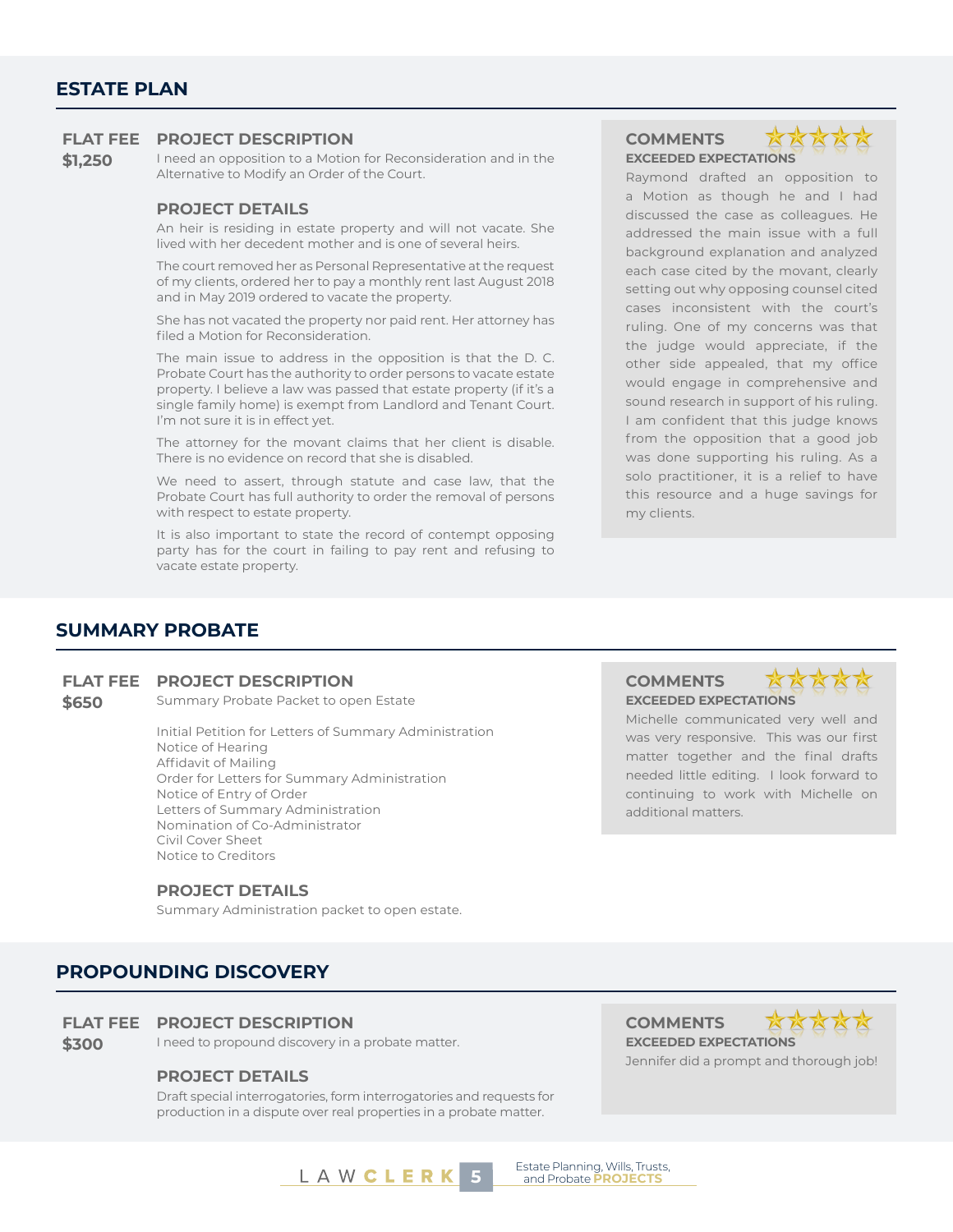#### **ESTATE PLAN**

#### **FLAT FEE PROJECT DESCRIPTION COMMENTS**

**\$415** I need a California Declaration of Trust for a husband and wife that contains provisions for management of trust assets during the lifetime of both settors - through the last to die, and for distribution to their children upon the passing of the last settlor to die.

> I also need a California Advance Health Care Directive and Durable Power of Attorney prepared individually for husband and wife with a separate end-of-life directive and specific HIPAA waiver / release of information.

#### **PROJECT DETAILS**

For someone who has a good template, it should not take more than an hour to prepare these documents.

**EXCEEDED EXPECTATIONS**



Madison did a fantastic job in a very short amount of time. After reviewing the finished product, her work needed essentially no editing or revising by me. It was perfect.

#### **LETTERS OF ADMINISTRATION**

#### **FLAT FEE PROJECT DESCRIPTION COMMENTS**

**\$270** Letters of Administration, Surrogate Court, Bronx NY **EXCEEDED EXPECTATIONS** 

#### **PROJECT DETAILS**

New York Letters of Administration in Bronx County to be prepared by you and issued by the Surrogate's Court to permit my client to be named as P on a wrongful death case brought on behalf of her Mom who died intestate.



Diana is very smart, took a real "Go Getter" approach to the project, and had many useful insights. I would highly recommend her!!

### **DRAFT BENEFICIARY AGREEMENT FOR TRUST BENEFICIARIES**

#### **FLAT FEE PROJECT DESCRIPTION COMMENTS**

**\$300** I need a beneficiary agreement between a mother and her three children. In essence, mom and dad had a trust. Dad died. Trust is very outdated and becomes 100% irrevocable upon dad's death. Mom wants to make updates to her trust. All three kids have given preliminary agreement to allow mom to terminate old trust and create a new trust.

#### **PROJECT DETAILS**

Need someone experienced with trusts in community property states. I have a letter that was sent to the beneficiaries that outlines key facts that can easily be converted to a formal agreement. I also have a sample beneficiary agreement that I can provide you. I estimate this project will take 2-3 hours.

### **EXCEEDED EXPECTATIONS**



Julianna was great to work with. She was professional and prompt with her communications. I will definitely work with her again. The agreement needed very little edit.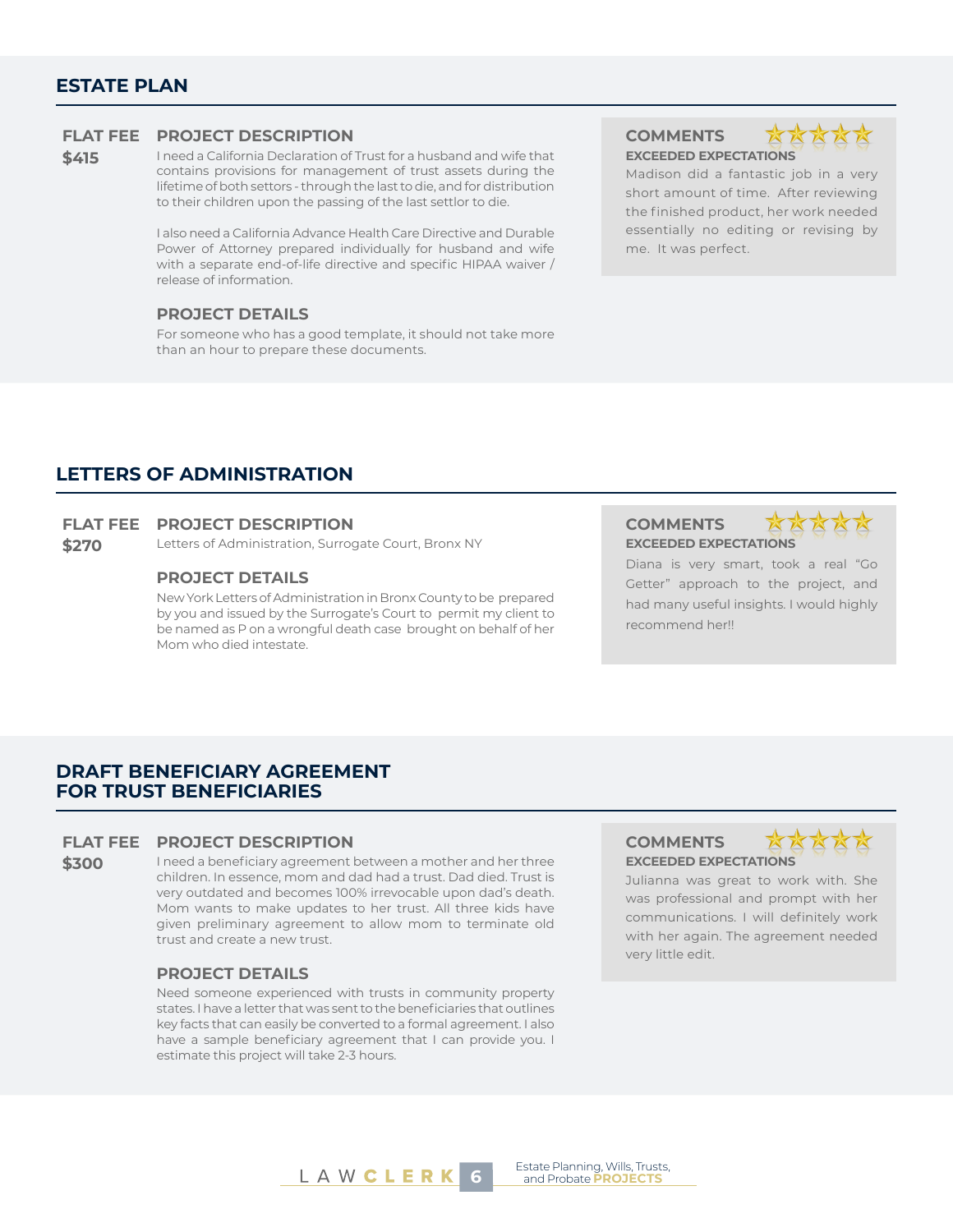#### **FLAT FEE PROJECT DESCRIPTION COMMENTS**

**\$600** Write a 3,000 word article answering the question "Can a trust protect me from lawsuits?"

#### **PROJECT DETAILS**

I suggest breaking it into the following subparts. (I'm including internet websites to help point you in the right direction.)

- 1. Intro: Self-settled trusts (generally no asset protection, though some states claim to give protection) vs. offshore trusts (protection, but risk of being held in contempt and going to jail) vs. revocable trusts (no protection for settlors, but can give protection to successor beneficiaries if properly drafted) vs. irrevocable trusts for benefit of another (can offer protection if certain language included) vs. Special Power of Appointment Trust (strong protection).
- 2. Discuss self-settled trusts (domestic asset protection trusts). For problems with these, https://www.assetprotectionatty. com/541-trust/better-than-a-dapt/
- 3. Discuss offshore trusts. For problems with these, see https:// www.assetprotectionatty.com/541-trust/better-than-anoffshore-trust/
- 4. Discuss revocable trusts. https://www.schomerlawgroup.com/ blog/asset-protection-planning/revocable-trusts-provideasset-protection/
- 5. Discuss irrevocable trust for benefit of another.
- 6. Discuss Special Power of Appointment Trust. https:// assetprotection.com/asset-protection-trust/spa-trust/

If you get stuck on something, I can email you pages from some legal resources I have. For example, I have the \$7,000 LexisNexis treatises called Debtor-Creditor Law.

**EXCEEDED EXPECTATIONS**



What Beckett wrote was wellresearched and exactly what I needed.

#### **MOTION FOR RECONSIDERATION**

#### **FLAT FEE PROJECT DESCRIPTION COMMENTS**

**\$1,000** I need a motion for new trial and rehearing filed after a summary judgement issued without court hearing. Initial papers were filed by a pro se. I have been provided medical records showing the decedent had serious brain atrophy. However, the pro se did not respond and received an order of dismissal today.

#### **PROJECT DETAILS**

I need the motion; certification; and brief.





She was wonderful and easy to work with. I would definitely recommend Deirdre!

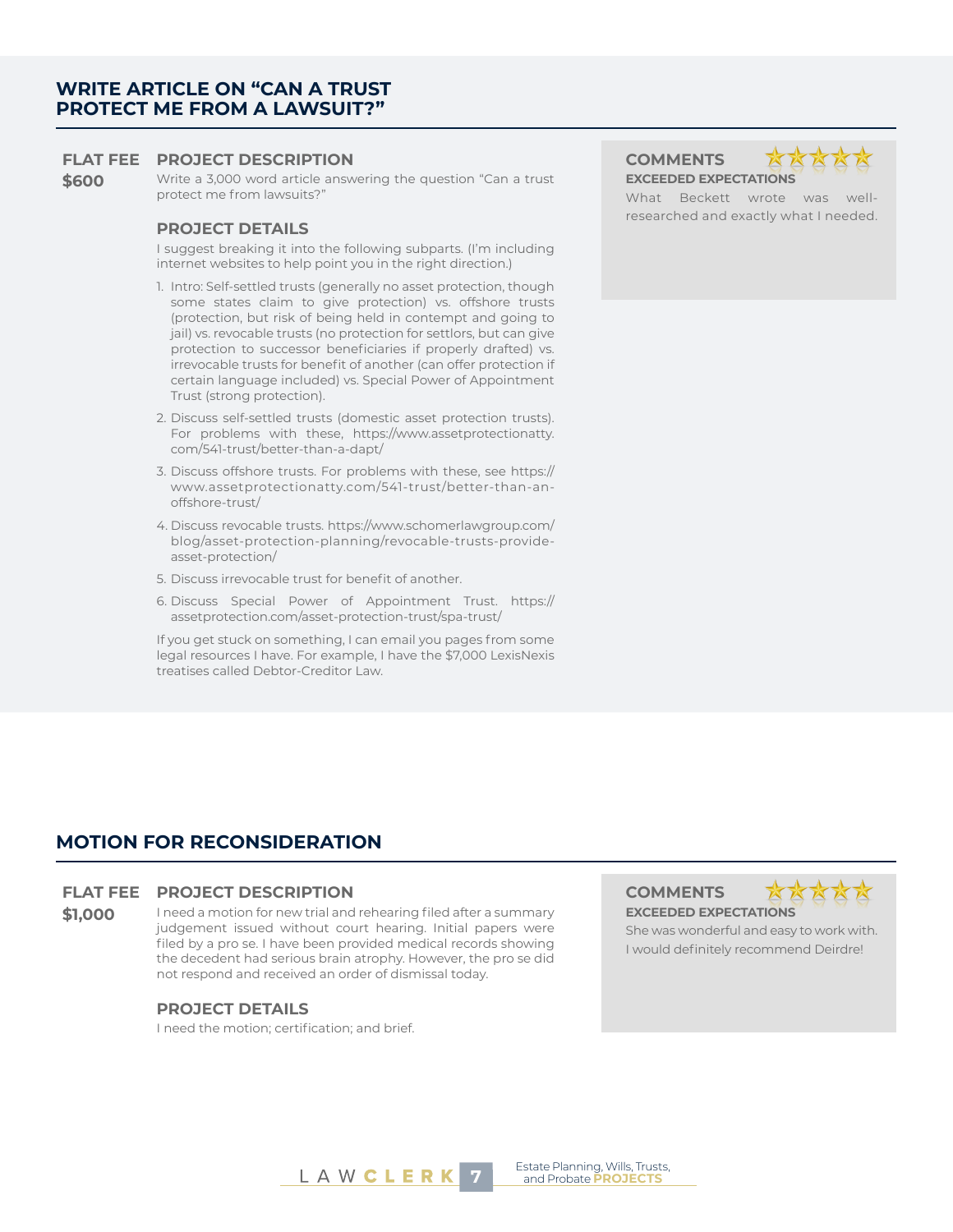### **COURT SUPERVISED ACCOUNTING FOR ESTATE**

#### **FLAT FEE PROJECT DESCRIPTION COMMENTS**

**\$125** Prepare account schedules for court supervised accounting. **EXCEEDED EXPECTATIONS** 

Create receipt/disbursement schedules from exported bank transactions in excel and bank statements for time period of October 22, 2018 through October 21, 2019.

#### **PREPARE DOCUMENT SUMMARY**

#### **FLAT FEE PROJECT DESCRIPTION COMMENTS**

**\$400** Prepare summary of trust document and amendments, and prenuptial agreement.

#### **PROJECT DETAILS**

H and W created joint revocable trust in 1992. W died and H remarried. H is now incapacitated. I need a summary of the trust documents and prenuptial agreement to determine the rights of the respective parties.

KKKKK **EXCEEDED EXPECTATIONS** Clear, concise work.

#### **NY WILL & LIEN**

#### **FLAT FEE PROJECT DESCRIPTION COMMENTS**

#### **PROJECT DETAILS**

Will: C owns a coop clear in title and no loans. C is borrowing \$xx.xxx.xx from a sibling A. C has other siblings.

P requires a simple will stating in the event of his demise, the apartment is sold and anything still outstanding on sibling A's loan comes off the top of the apartment sale. The remainder of the assets from the apartment sale and any other assets (there are really none), gets split evenly by all surviving siblings.

Lien: Sibling A gets a simple lien on the apartment to protect his loan until the loan is paid off.

**\$225** Simple Will & Lien. **EXCEEDED EXPECTATIONS** Great work.

#### **RESEARCH MEMO RE: RIGHTS TO MONEY DRAWN FROM HELOC**

#### **FLAT FEE PROJECT DESCRIPTION COMMENTS**

**\$300** I need a memo analyzing property rights in regards to funds drawn from a home equity line of credit (HELOC) where the line of credit was owned by two parties and one of the parties is now deceased.

#### **PROJECT DETAILS**

Lawclerk will need to have access to Westlaw or other research tools. I would like PDFs of any cases included in the analysis. I anticipate this will take 2-4 hours.

**EXCEEDED EXPECTATIONS**



Erin did a fantastic job digging into the facts of this case, spotting issues I hadn't already identified, and analyzing the law. I was impressed with her attention to detail. She was professional and a pleasure to work with.

L A W **C L E R K 8 B** Estate Planning, Wills, Trusts,







Tomas is always timely, follows directions **PROJECT DETAILS All and generates a great work product!**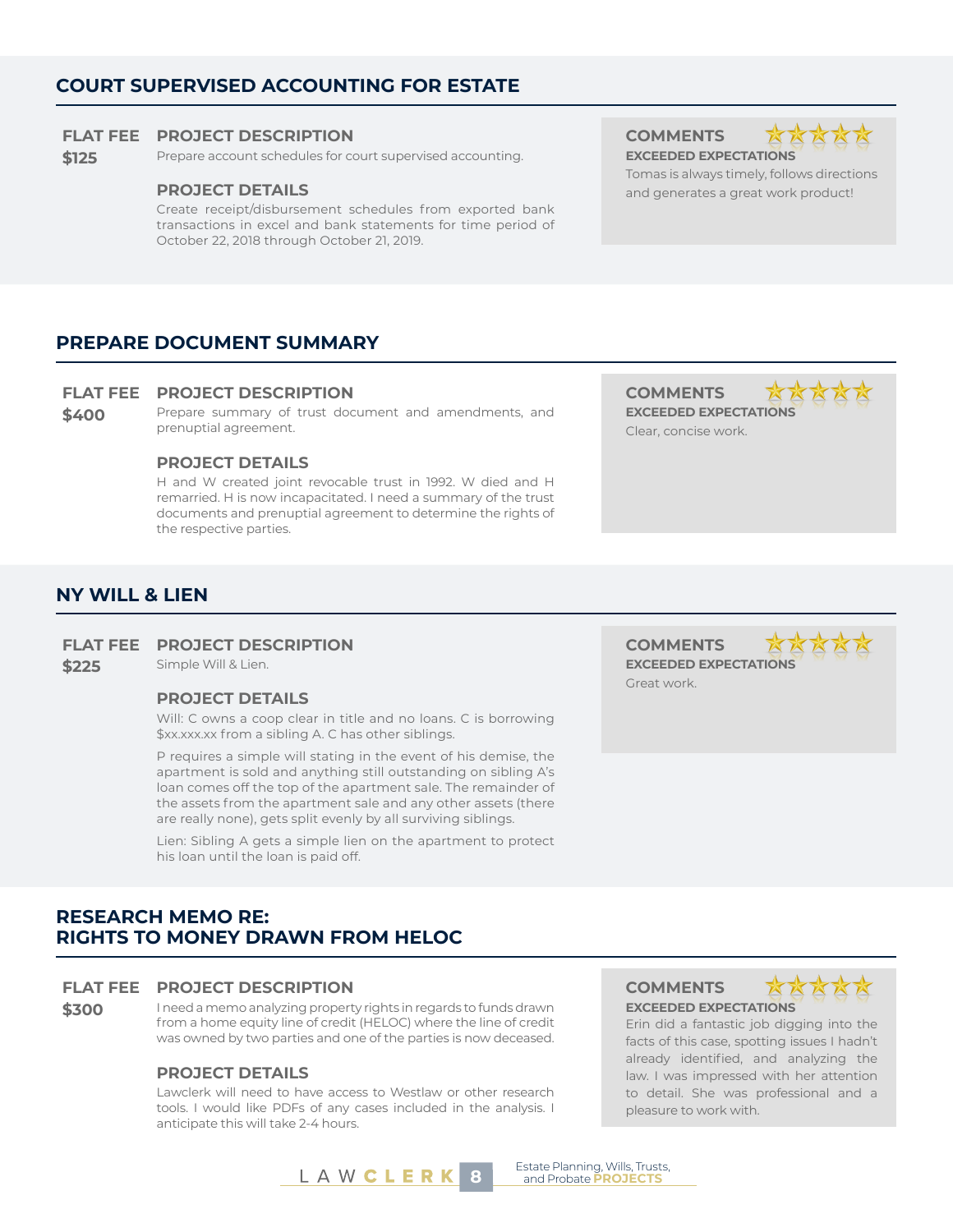#### **INITIAL DISCOVERY IN A TRUST DISPUTE**

#### **FLAT FEE PROJECT DESCRIPTION COMMENTS**

**\$500** I need initial discovery prepared in a trust dispute. If it becomes too time consuming, I could boost the budget some.

#### **PROJECT DETAILS**

Petitioners contend that my client engaged in improper actions and influenced the distribution from an estate. This is a complete falsification and the decedent was competent at the time that he made the dispositive provisions of his trust as shown by a doctor's letter attesting to his competence. I would like to prepare form interrogatories, special interrogatories, requests for production, and requests for admissions as to both petitioners. That would only of course require changing their names in the discovery to be propounded.

**EXCEEDED EXPECTATIONS** Very nice work!



#### **TRUST MODIFICATION**

#### **FLAT FEE PROJECT DESCRIPTION COMMENTS**

**\$400** Review & modification of existing trust to provide for grandchildren.

#### **PROJECT DETAILS**

Will provide the existing documents and a list of known/needed changes. Certainly want any input and/or thoughts regarding things I've missed.

The project shouldn't take more than 4 hours to review existing documents, discuss anticipated changes/modifications, draft as necessary and submit for review.

**EXCEEDED EXPECTATIONS**



Tim did a great job of drafting a clean, simple document that was legally sound and yet not overly complicated. He did the work well within the expected time frame, answered my questions, and was very easy to work with. In addition, he put up with the foibles of a 1st time Lawclerk user -

something I genuinely appreciated.

#### **RESPOND TO MOTION FOR SUBSTITUTION OF PERSONAL REPRESENTATIVE**

#### **FLAT FEE PROJECT DESCRIPTION COMMENTS**

**\$450** I need a memorandum opposing a motion to substitute personal representative. Alleged common law wife has filed a motion to substitute herself as the personal representative. Daughter is personal representative.

#### **PROJECT DETAILS**

Additional documents will be provided.

**EXCEEDED EXPECTATIONS**



Very well researched and written. Finished on schedule with excellent work.